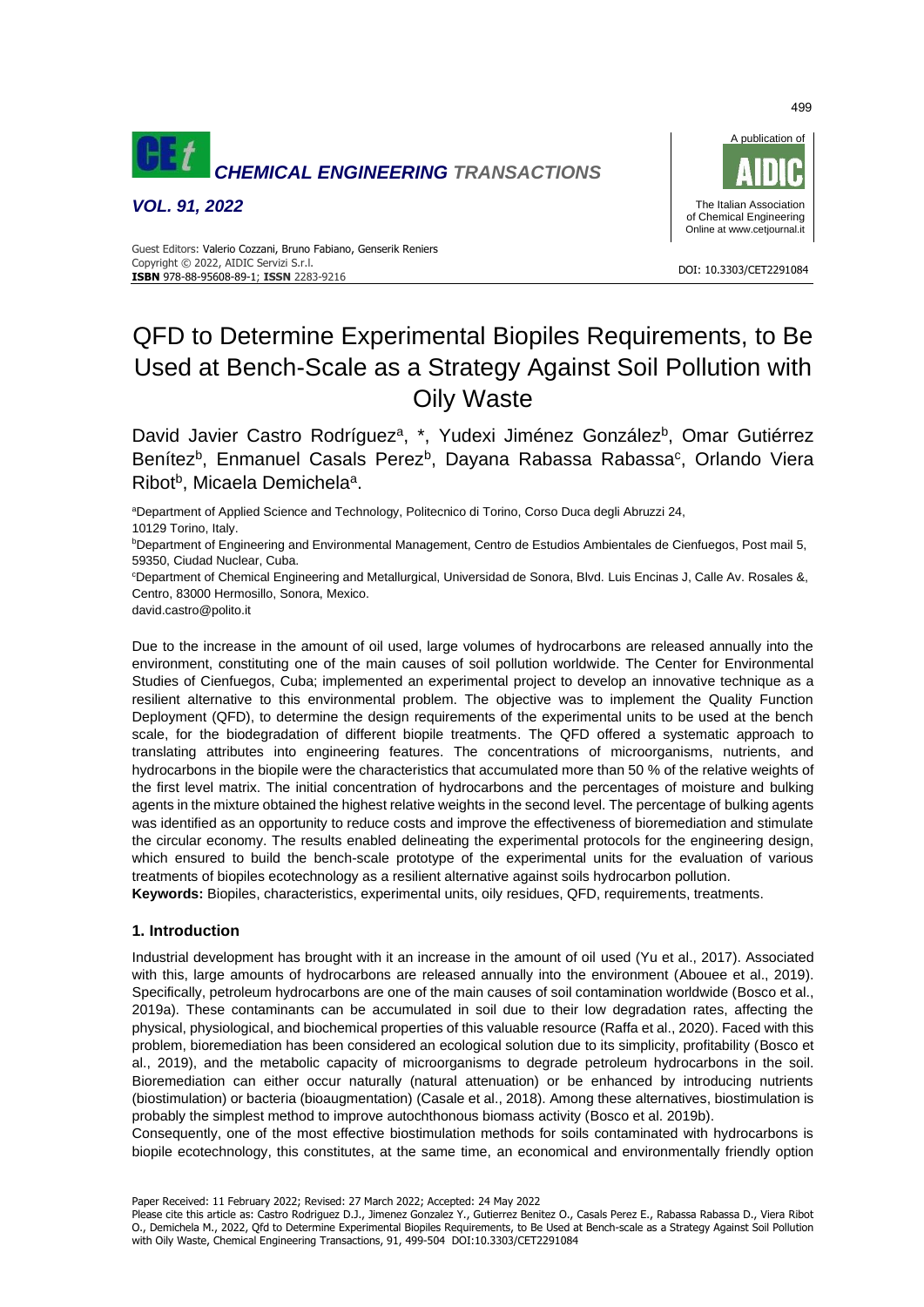(Mohsen et al. 2019). The biopile is defined as a controlled biological process where organic pollutants biodegrade and mineralize. The process consists of piles of contaminated soil and stimulating microbial activity, aerating and adding nutrients, and maintaining moisture (Volke and Velasco, 2002).

As part of a project to implement the biopiles ecotechnology for the treatment of soils polluted with hydrocarbons residues, within the framework of the program of national interest "Sustainable use of the components of Biological Diversity in Cuba"; arises the question of how to translate into design requirements, the main demands of the interested parties in the use of biopile ecotechnology as a resilient alternative to soils polluted with hydrocarbons wastes?

Since the use of a structured method constitutes a central issue for the design of ecological products (Younesi and Roghanian, 2015), the Quality Function Deployment (QFD) offered a systematic approach in the translation of necessary attributes into engineering characteristics (Franceschini et al., 2018). Then, the goal was to implement the QFD to determine the design requirements of the experimental units to be used at the bench scale, for the biodegradation of different biopile treatments, evaluated as a resilient alternative to soils polluted with hydrocarbons wastes.

## **2. Methodology**

This section describes the steps used to implement the house of quality (HoQ) according to Gutierrez and de la Vara (2013), which is considered as the central construct of the QFD. All the data for the QFD matrix built have been statistically processed, employing the professional software STATGRAPHICS Centurion v. 16.1.18.

### **2.1 Definition of customer demands (What's)**

The succession of inputs and outputs was established through the application of qualitative and quantitative research techniques according to Chudjakova and Tobiška (2017). It was a stage of documentary review, collection, and analysis of information directed towards all interested parties. A list of requirements was drawn up, obtained through interviews and personal communications with the main potential interested parties. Historical information and antecedents of scientific-technical services, inspections, environmental licenses, and established regulations, environmental audits, customer satisfaction surveys, remediation projects of hydrocarbon polluted areas, analysis of the technologies previously applied in the country, and review of technical-scientific reports of their results. Likewise, recommendations collected in reports and proceedings of international scientific conferences on the subject were taken into account.

## **2.2 Establishing the degree of importance of What's**

A weight scale was used to represent the significant areas of interest among all identified requirements. An ordinal scale from 0 to 10 was used, where 10 is the most important (Cho et al., 2017). A form was sent to the environmental managers of 25 entities in the Central territory of Cuba identified as a sample of the potentially interested parties. The median of the votes assigned to each requirement was taken as a criterion to assign the degree of importance, rounding said statistic by excess or by default, to the nearest whole number as appropriate. The individual votes were kept anonymous, according to the ethical criteria adopted for the research. This step ensured the hierarchical list of the expectations of the main customers consulted, in accordance with Younesi and Roghanian (2015).

## **2.3 Definition of the product characteristics (How's)**

Teamwork based on brainstorming, group dynamics, and the use of national and international manuals and standards, was essential to define "How" to satisfy each customer requirement ("What"). Specifically, the requirements of the stages for evaluating the efficacy of biopile treatment as the "voice of engineering" were adopted according to USEPA (2017). Once the product characteristics were defined, both the design targets and goals were established for each How's. Raising (↑), decreasing (↓), or keeping (◇) were used as design goals respectively, depending on whether: i) more is better; ii) less is better; iii) there is a specific objective that needs to be achieved (Kowalska et al., 2018).

#### **2.4 Analyze the relationship between What's and How's (ranking)**

In this step, the representation of the data in the list was changed to the matrix representation. In the matrix, the rows corresponding to the What's and the columns to the How's and their relationships were defined based on three levels: strong, medium, and weak in line with the categories used by Ho et al. (2018). The scores 9, 3, and 1 were respectively associated with the previously mentioned categories because a greater differentiation of the absolute and relative weights of the How's is achieved. The value 0 was assigned when no relationship was considered. Symbols and color codes were used to facilitate the understanding of the matrix for those who lack experience or knowledge of technical terms (Chudjakova and Tobiška, 2017).

500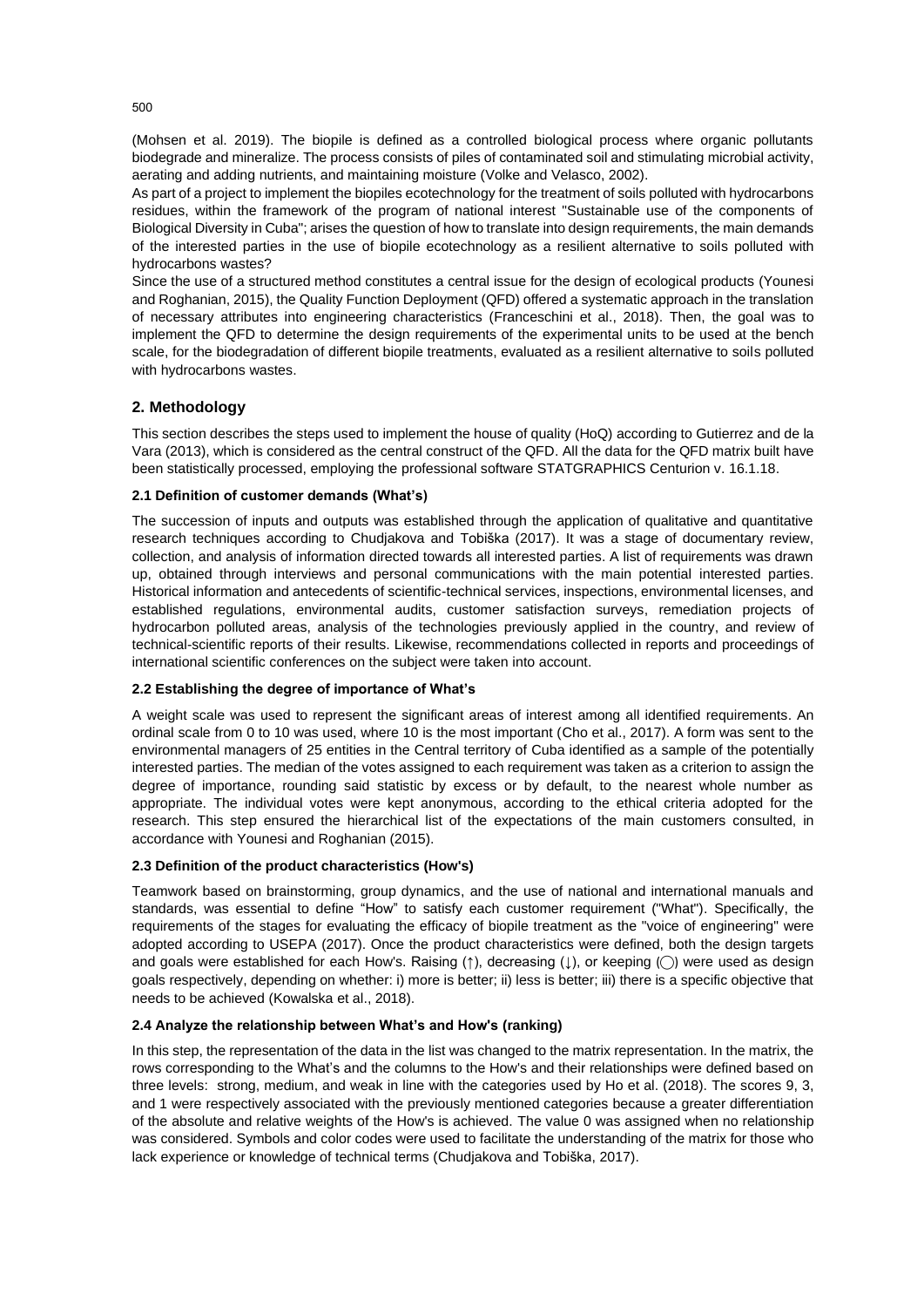#### **2.5 Structuring the roof of the HoQ**

The correlation matrix for the How's (also known as the roof of the HoQ) was built. In this roof, the sense and the category of the existing correlation between the different How's, was examined by pairs. It made it possible to identify possibilities to take advantage of synergies (positive correlation) and to evaluate negative correlations translated into incompatibilities (Cho et al., 2017; Ho et al., 2018).

## **2.6 Establishing priorities for technical requirements (How's)**

The relative weights were calculated, to know how important a design characteristic is in helping to obtain the customer demands. They were obtained by multiplying the priority of each What's, by the intensity of the relationship between the What and the How, and by adding the results for the entire How column (Gutiérrez and de la Vara, 2013). As QFD is an iterative process, after obtaining the HoQ that defined the conceptual setup, it was continued to determine the main design requirements. There was an explosion of the components of the technology, deploying the voice of the customer to a second level. For this purpose, it has proceeded analogously only the translation mechanism What's-How's-How much was added. The How's became new What's, while the relative weights of the previous HoQ (How much), became the new priorities of the What's. For this, a scale from 0 to 10 was used, where the highest value obtained from the relative weights was equal to 10 and from this, the remaining values were calculated by proportionality, according to criteria established by Gutiérrez and de la Vara (2013).

### **3. Results and discussion**

The first level HoQ is presented in Figure 1, representing the conceptual configuration of the experimental units to be used at the bench scale for the evaluation of the biodegradation of different biopile ecotechnology treatments. The customer demands obtained according to 2.1 can be observed on the extreme left column of the HoQ, while its importance according to 2.2 is shown on the extreme right column called priority. The symbolized design goals were related to the desirability of each target in line with 2.3. Almost at the bottom of the matrix, are totalized the absolute and relative weights as explained 2.6. The interactions in the roof are described in the top legend. Subsequently, Table 1 describes the relationships among the How's and the design targets.



*Figure 1: First-level HoQ.*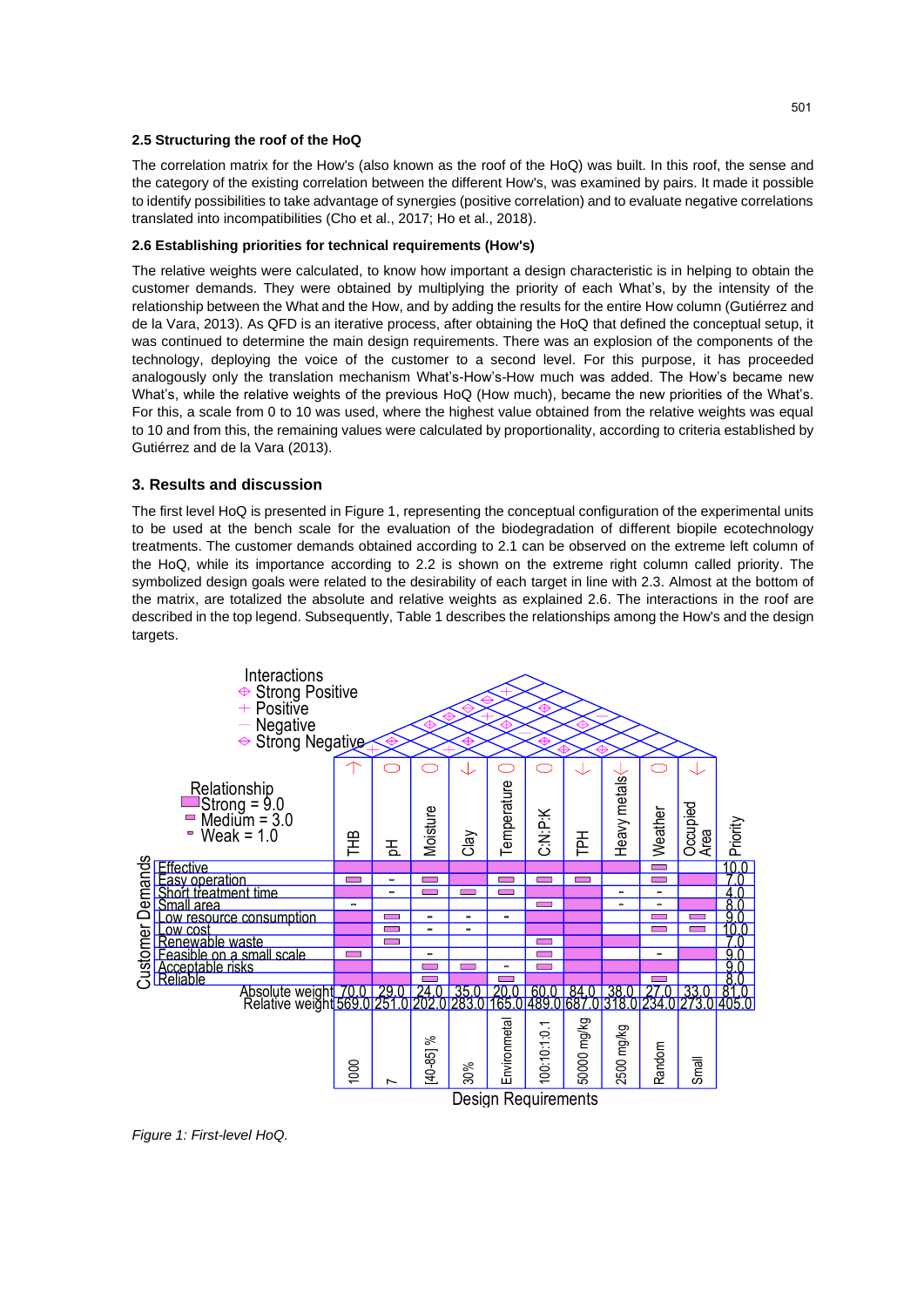| Requirements | Description                                                                                              |
|--------------|----------------------------------------------------------------------------------------------------------|
| <b>THB</b>   | Total heterotrophic bacteria (THB) concentration higher than 1000 CFU·g <sup>-1</sup> .                  |
| рH           | The pH oscillates in the range between 6 and 8, preferably it should be as neutral as possible.          |
| Moisture     | The moisture content will range from 40 to 85 %.                                                         |
| Clay         | The soils to be mixed should have clay contents less than 30 % to prevent lumps formation.               |
| Temperature  | The experimentation will be carried out at room temperature to simulate industrial conditions.           |
| C:N:P:K      | The nutrient concentration ratio should be adjusted to the value 100: 10: 1: 0.1 respectively.           |
| <b>TPH</b>   | The maximum concentration of total petroleum hydrocarbons (TPH) in the biopile must be less              |
|              | than 50 000 mg $kg^{-1}$ .                                                                               |
| Heavy metals | The initial concentration of heavy metals in the biopile should be less than 2 500 mg·kg <sup>-1</sup> . |
| Weather      | The influence of weather conditions will be random according to weather behavior.                        |
|              | Occupied Area The total area needed to develop eco-technology should be as small as reasonably possible. |

*Table 1: Description of the How's in the first level HoQ.*

From the analysis of the relative weights in Figure 1, it is remarkable that more than 50 % of the relative weights of the first level QFD matrix were accumulated among the THB concentration, the C: N: P: K concentration ratio, and the TPH concentration in the biopile, therefore these constituted the critical aspects to exploit during the design phase. Regarding the interaction between each pair of requirements, there was a marked presence of positive and strong positive correlation, in line with the described by Gutiérrez and de la Vara (2013) regarding the positive correlation between related sub-processes since were adapted as characteristics (2.3), the sequenced stages for the evaluation of the effectiveness of the technology of biopile according to EPA (2017). On the other hand, the strong negative correlations observed between some requirements were according to the inverse proportionality among operation parameters described in the literature (Volke and Velasco, 2002; Nilanjana and Preethy, 2011).

The conceptual configuration of biopile ecotechnology obtained from the HoQ at the first level, allowed the initial priorities of the interested parties to be transferred to the next level of refinement. The second level HoQ is analogously presented in Figure 2, representing the design requirements matrix of the experimental units to be used at bench scale, for the evaluation of the biodegradation of different biopile ecotechnology treatments. Analogously to the first level, in Table 2, are described the How's and its design target for the second level HoQ.



*Figure 2: Second-level HoQ.*

502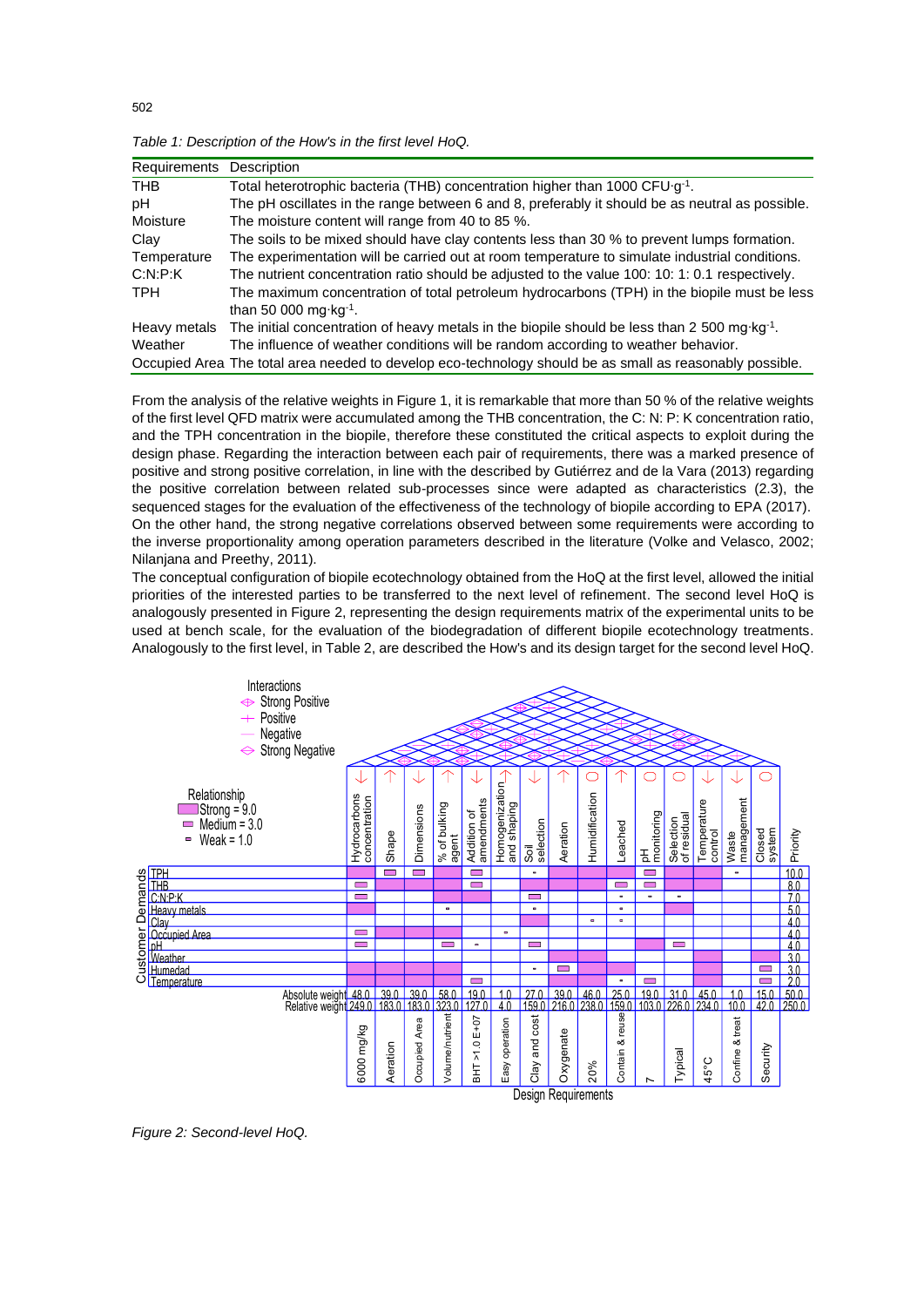*Table 2: Description of the How's in the second level matrix.*

| Requirements              | Description                                                                                                                                                                                                                                                                                 |
|---------------------------|---------------------------------------------------------------------------------------------------------------------------------------------------------------------------------------------------------------------------------------------------------------------------------------------|
| Hydrocarbon's             | To establish the initial concentration of TPH in biopiles in the range: 50000>HTP> 6000                                                                                                                                                                                                     |
| concentration             | mg kg <sup>-1</sup> (maximum recommended value for biopile technology> HTP> maximum                                                                                                                                                                                                         |
|                           | permissible limit for industrial use soils).                                                                                                                                                                                                                                                |
| Shape                     | To establish the geometry of the experimental units concerning the aeration of the biopiles                                                                                                                                                                                                 |
|                           | according to the contact area.                                                                                                                                                                                                                                                              |
| <b>Dimensions</b>         | To establish length, width, and height according to the geometric shape.                                                                                                                                                                                                                    |
| % of bulking agent        | Addition of organic waste to the biopile mix from local industry recycling. Criterion<br>incorporated from the relative weight of C: N: P: K in the first level matrix, to foster the<br>circular economy, generating contributions of nutrients through the addition of bulking<br>agents. |
| Addition<br>of amendments | Adjust the C:N:P:K ratio from characterizing the total concentrations based on the<br>individual contributions of each of the components of the biopile mixture, thereby<br>establishing the desired conditions for the growth of microorganisms.                                           |
| Homogenization            | To establish the operability of the technology. Standardized procedures for homogenizing                                                                                                                                                                                                    |
| and shaping               | the mixture and shaping the biopiles until reaching the design shape and dimensions.                                                                                                                                                                                                        |
| Soil selection            | Percentage of clay less than 30 % and low agricultural quality soil.                                                                                                                                                                                                                        |
| Aeration                  | To establish the turning frequency and standardized procedure to do it.                                                                                                                                                                                                                     |
| <b>Humidification</b>     | To establish the minimum percentage of moisture to maintain (20%) in the biopiles during<br>biodegradation.                                                                                                                                                                                 |
| Leached                   | To establish the containment, recycling, and treatment mechanisms for leachates.                                                                                                                                                                                                            |
| pH monitoring             | To establish a frequency, method, and corrective actions for pH control.                                                                                                                                                                                                                    |
|                           | Selection of residual Experiment with a typical residual to ensure the generalizability of the treatment.                                                                                                                                                                                   |
|                           | Temperature control To establish a frequency, method, and corrective actions for temperature control.                                                                                                                                                                                       |
| Waste management          | To establish the waste management corrective actions during the assembly, the<br>homogenization, and the shaping of the biopiles.                                                                                                                                                           |
| Closed system             | To keep the experiment safe against climatic events, animals, and illegal behavior.                                                                                                                                                                                                         |

From the analysis of Figure 2, could be inferred that the % of bulking agent, Hydrocarbon's concentration, humidification, temperature, aeration, selection of residual, shape, and dimensions requirements; accumulate more than 75 % of the relative weights of the HoQ deployed to the second level. This gave them a priority to the prototype designing stage. Due to the number of requirements, the analysis of the roof in this complex matrix was a task that required collaboration and teamwork in the search for unified criteria. The most significant aspects of negative correlation were related to the decrease in the TPH requirement by increasing others such as humidification, aeration, percent of texturizers, and addition of amendments. All the above is supported by the principles of hydrocarbon biodegradation (Volke and Velasco, 2002).

Special attention received the very strong negative correlation between the % of bulking agents and the addition of amendments (the latter being understood as the addition of industrial fertilizers). Regarding this issue, an opportunity to reduce the costs was identified, in correspondence with the principles of the Circular Economy, introducing agricultural and industrial organic waste as a bulking agent, as described by Zhang et al. (2020).

The relationship among the abiotic factors, (aeration, humidification, temperature control, and weather) was also considered for the design of the experimental units, more details in this regard can be consulted in Casals et al. (2020). The rest of the negative correlations are manifested between environmental variables which could be controlled mostly by establishing the experiments in a closed system that protects the biopiles from exposure to rain, winds, solar radiation, among others. The stage was concluded with the experimental protocols for the engineering design, which allowed building a bench-scale prototype of the experimental units for the evaluation of different biopile treatments. These engineering design aspects were validated in Gutiérrez et al. (2020).

## **4. Conclusions**

This study implements the QFD, with unknown backgrounds within the bioremediation technologies, ensuring in a short time, a structured approach capable to consider the needs of customers, recyclers, the government, and the environment itself, as stakeholders demand. The QFD approach assured to connect these demands systematically, with the established environmental aspects for the evaluation of the efficacy of the biopiles treatment. Furthermore, the experimental design requirements for biopiles were targeted throughout a focus team group, overcoming the uncertainty existing in the early stages of the technology development as a protection strategy against soil pollution with oily waste. Finally, the technical attributes were prioritized resulting